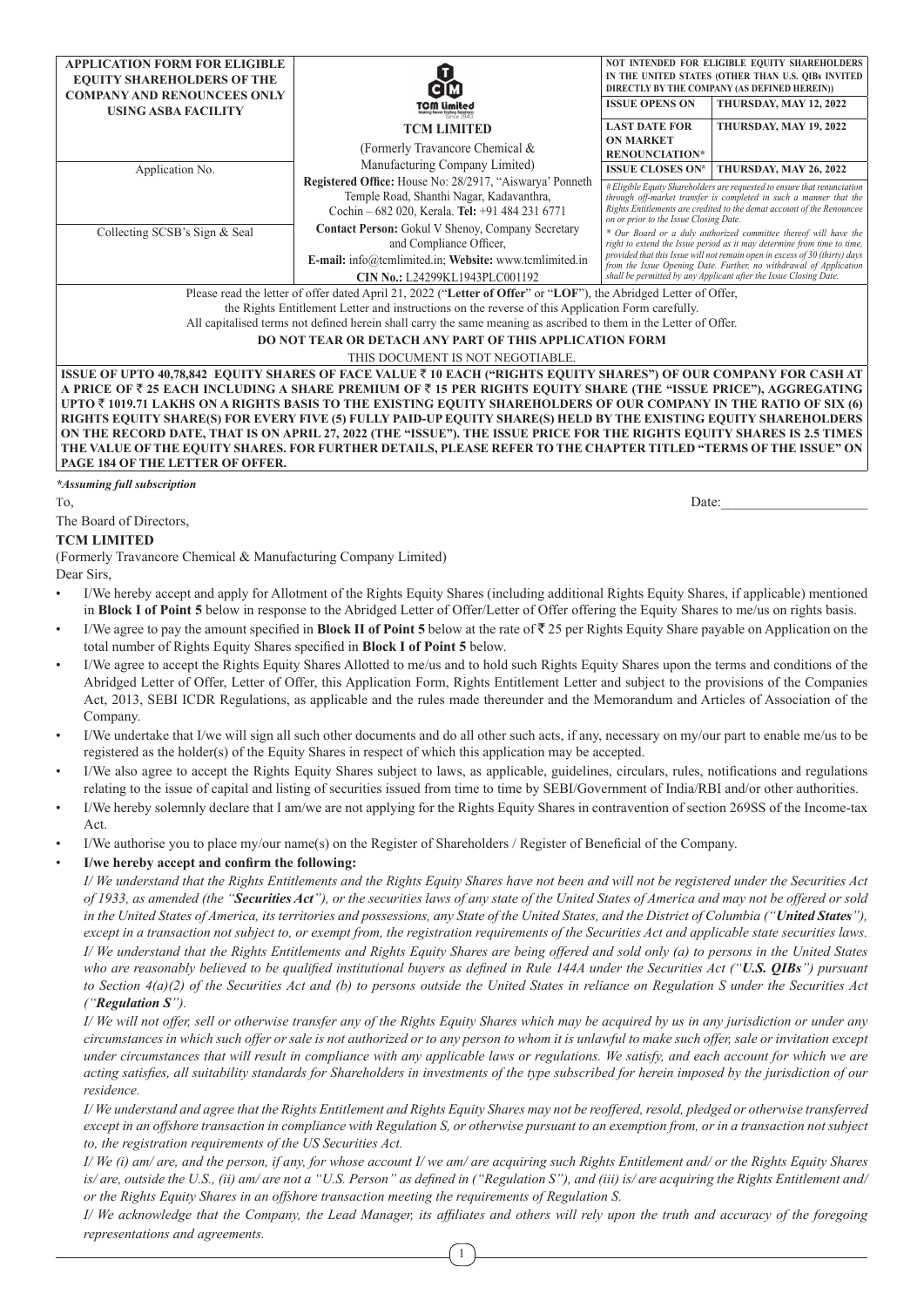## **1. NAME AND CONTACT DETAILS OF APPLICANT**

Tel. / Mobile No.

|            | <b>Name of Sole/First Applicant</b>                                                                                                                                                                                                                                                                                                                                                                                                                                                                                                                                                                                                                                                                                                                                         |                                                                                           |  |                                                                                                             |  |  |                         |  |                                           |                  |  |                 |  |      |                               |             |  |  |
|------------|-----------------------------------------------------------------------------------------------------------------------------------------------------------------------------------------------------------------------------------------------------------------------------------------------------------------------------------------------------------------------------------------------------------------------------------------------------------------------------------------------------------------------------------------------------------------------------------------------------------------------------------------------------------------------------------------------------------------------------------------------------------------------------|-------------------------------------------------------------------------------------------|--|-------------------------------------------------------------------------------------------------------------|--|--|-------------------------|--|-------------------------------------------|------------------|--|-----------------|--|------|-------------------------------|-------------|--|--|
|            | <b>Name of Second Applicant</b>                                                                                                                                                                                                                                                                                                                                                                                                                                                                                                                                                                                                                                                                                                                                             |                                                                                           |  |                                                                                                             |  |  |                         |  |                                           |                  |  |                 |  |      |                               |             |  |  |
|            | <b>Name of Third Applicant</b>                                                                                                                                                                                                                                                                                                                                                                                                                                                                                                                                                                                                                                                                                                                                              |                                                                                           |  |                                                                                                             |  |  |                         |  |                                           |                  |  |                 |  |      |                               |             |  |  |
|            | <b>Indian Address:</b>                                                                                                                                                                                                                                                                                                                                                                                                                                                                                                                                                                                                                                                                                                                                                      |                                                                                           |  |                                                                                                             |  |  |                         |  |                                           |                  |  |                 |  |      |                               |             |  |  |
|            | Email:                                                                                                                                                                                                                                                                                                                                                                                                                                                                                                                                                                                                                                                                                                                                                                      |                                                                                           |  |                                                                                                             |  |  |                         |  |                                           |                  |  |                 |  |      |                               |             |  |  |
|            | Telephone/Mobile No.                                                                                                                                                                                                                                                                                                                                                                                                                                                                                                                                                                                                                                                                                                                                                        |                                                                                           |  |                                                                                                             |  |  |                         |  |                                           |                  |  |                 |  |      |                               |             |  |  |
| 2.         | PERMANENT ACCOUNT NUMBER (PAN)                                                                                                                                                                                                                                                                                                                                                                                                                                                                                                                                                                                                                                                                                                                                              |                                                                                           |  |                                                                                                             |  |  |                         |  |                                           |                  |  |                 |  |      |                               |             |  |  |
|            | <b>Sole/First Applicant</b>                                                                                                                                                                                                                                                                                                                                                                                                                                                                                                                                                                                                                                                                                                                                                 |                                                                                           |  |                                                                                                             |  |  |                         |  |                                           |                  |  |                 |  |      |                               |             |  |  |
|            | <b>Second Applicant</b>                                                                                                                                                                                                                                                                                                                                                                                                                                                                                                                                                                                                                                                                                                                                                     |                                                                                           |  |                                                                                                             |  |  |                         |  |                                           |                  |  |                 |  |      |                               |             |  |  |
|            | <b>Third Applicant</b>                                                                                                                                                                                                                                                                                                                                                                                                                                                                                                                                                                                                                                                                                                                                                      |                                                                                           |  |                                                                                                             |  |  |                         |  |                                           |                  |  |                 |  |      |                               |             |  |  |
| 3.<br>4.   | TYPE OF APPLICANTS (Please tick √) : □ Resident □ Non-Resident<br>Note: Non-resident Applicants applying on non-repatriation basis should select "Resident".<br>DEPOSITORY ACCOUNT DETAILS : please provide your DP ID and Client ID (Please tick $\checkmark$ for NSDL or CDSL) : $\Box$ NSDL                                                                                                                                                                                                                                                                                                                                                                                                                                                                              |                                                                                           |  |                                                                                                             |  |  |                         |  |                                           |                  |  |                 |  |      |                               | <b>CDSL</b> |  |  |
|            | For NSDL enter 8 digit DP ID followed by 8 digit Client ID / For CDSL enter 16 digit Client ID.                                                                                                                                                                                                                                                                                                                                                                                                                                                                                                                                                                                                                                                                             |                                                                                           |  |                                                                                                             |  |  |                         |  |                                           |                  |  |                 |  |      |                               |             |  |  |
|            |                                                                                                                                                                                                                                                                                                                                                                                                                                                                                                                                                                                                                                                                                                                                                                             |                                                                                           |  |                                                                                                             |  |  |                         |  |                                           |                  |  |                 |  |      |                               |             |  |  |
|            | Note: Allotment of Rights Equity Shares shall be made in dematerialized form only.                                                                                                                                                                                                                                                                                                                                                                                                                                                                                                                                                                                                                                                                                          |                                                                                           |  |                                                                                                             |  |  |                         |  |                                           |                  |  |                 |  |      |                               |             |  |  |
| 5.         | <b>APPLICATION DETAILS</b><br>Rights Equity Shares (Including additional Rights Equity Shares) applied for [ I ]                                                                                                                                                                                                                                                                                                                                                                                                                                                                                                                                                                                                                                                            |                                                                                           |  |                                                                                                             |  |  |                         |  |                                           |                  |  |                 |  |      |                               |             |  |  |
|            |                                                                                                                                                                                                                                                                                                                                                                                                                                                                                                                                                                                                                                                                                                                                                                             |                                                                                           |  |                                                                                                             |  |  |                         |  |                                           |                  |  |                 |  |      |                               |             |  |  |
|            |                                                                                                                                                                                                                                                                                                                                                                                                                                                                                                                                                                                                                                                                                                                                                                             |                                                                                           |  | Total amount payable on application at $\bar{\tau}$ 25 per Rights Equity Share [II] = [I] x $\bar{\tau}$ 25 |  |  |                         |  |                                           |                  |  |                 |  |      |                               |             |  |  |
|            |                                                                                                                                                                                                                                                                                                                                                                                                                                                                                                                                                                                                                                                                                                                                                                             | $($ ₹ in Figures)                                                                         |  |                                                                                                             |  |  |                         |  |                                           |                  |  | $($ ₹ in Words) |  |      |                               |             |  |  |
|            |                                                                                                                                                                                                                                                                                                                                                                                                                                                                                                                                                                                                                                                                                                                                                                             |                                                                                           |  |                                                                                                             |  |  |                         |  |                                           |                  |  |                 |  |      |                               |             |  |  |
| 6.         | PAYMENT DETAILS [IN CAPITAL LETTERS]                                                                                                                                                                                                                                                                                                                                                                                                                                                                                                                                                                                                                                                                                                                                        |                                                                                           |  |                                                                                                             |  |  |                         |  |                                           |                  |  |                 |  |      |                               |             |  |  |
|            | Amount blocked $(\bar{\tau}$ in figures) :                                                                                                                                                                                                                                                                                                                                                                                                                                                                                                                                                                                                                                                                                                                                  |                                                                                           |  |                                                                                                             |  |  |                         |  | $(\overline{\zeta}$ in words)             |                  |  |                 |  |      |                               |             |  |  |
|            | ASBA BANK Account No.                                                                                                                                                                                                                                                                                                                                                                                                                                                                                                                                                                                                                                                                                                                                                       |                                                                                           |  |                                                                                                             |  |  |                         |  |                                           |                  |  |                 |  |      |                               |             |  |  |
|            | I/We authorise the SCSB to block the amount specified above as part of the ASBA process. I/We confirm that I/we are making the payment towards my/our<br>Application through my/ our bank account only and not using any third party bank account for making such payment. Further, I/we confirm that the ASBA<br>Account is held in my/our own name.<br>I/We understand that on Application, Investors will have to pay full amount of $\bar{\tau}$ 25 per Rights Equity Share.<br><b>SIGNATURE OF ASBA BANK ACCOUNT HOLDER</b>                                                                                                                                                                                                                                            |                                                                                           |  |                                                                                                             |  |  |                         |  |                                           |                  |  |                 |  |      |                               |             |  |  |
|            |                                                                                                                                                                                                                                                                                                                                                                                                                                                                                                                                                                                                                                                                                                                                                                             | Sole/First Account Holder                                                                 |  |                                                                                                             |  |  |                         |  | Second Joint Account Holder               |                  |  |                 |  |      | Third Joint Account Holder    |             |  |  |
| 7.         | Note: Signature(s) as per the specimen recorded with the SCSB. In case of joint shareholders, all the joint shareholders must sign in the same sequence as per<br>specimen recorded with the SCSB.<br><b>SIGNATURE OF APPLICANT(S)</b><br>I/We hereby confirm that I/we have read, understood and accept the terms and conditions of this Application Form, Rights Entitlement Letter, Abridged Letter<br>of Offer and Letter of Offer. I/we hereby confirm that I/we have read the Instructions for filling up this Application Form given overleaf. I/We understand that<br>in case of Allotment of Rights Equity Shares to me/us, my/our beneficiary account as mentioned in this Application Form would get credited to the extent of<br>allotted Rights Equity Shares. |                                                                                           |  |                                                                                                             |  |  |                         |  |                                           |                  |  |                 |  |      |                               |             |  |  |
|            |                                                                                                                                                                                                                                                                                                                                                                                                                                                                                                                                                                                                                                                                                                                                                                             | Sole/First Applicant                                                                      |  |                                                                                                             |  |  |                         |  | Second Joint Applicant                    |                  |  |                 |  |      | Third Joint Applicant         |             |  |  |
|            | Note: Signature(s) as per the specimen recorded with the Depository. In case of joint shareholders, all the joint shareholders must sign in the same sequence as<br>per specimen recorded with the Depository.                                                                                                                                                                                                                                                                                                                                                                                                                                                                                                                                                              |                                                                                           |  |                                                                                                             |  |  |                         |  |                                           |                  |  |                 |  |      |                               |             |  |  |
|            |                                                                                                                                                                                                                                                                                                                                                                                                                                                                                                                                                                                                                                                                                                                                                                             | TCM LIMITED (Formerly Travancore Chemical & Manufacturing Company Limited) - RIGHTS ISSUE |  |                                                                                                             |  |  |                         |  | <b>ACKNOWLEDGEMENT SLIP FOR APPLICANT</b> |                  |  |                 |  |      |                               |             |  |  |
|            | <b>Received from</b>                                                                                                                                                                                                                                                                                                                                                                                                                                                                                                                                                                                                                                                                                                                                                        |                                                                                           |  |                                                                                                             |  |  |                         |  |                                           |                  |  |                 |  |      | <b>APPLICATION FORM NO.</b>   |             |  |  |
| <b>PAN</b> |                                                                                                                                                                                                                                                                                                                                                                                                                                                                                                                                                                                                                                                                                                                                                                             |                                                                                           |  |                                                                                                             |  |  |                         |  |                                           |                  |  |                 |  |      |                               |             |  |  |
|            | <b>DP ID and Client ID</b><br>Amount blocked (₹ in figures)                                                                                                                                                                                                                                                                                                                                                                                                                                                                                                                                                                                                                                                                                                                 |                                                                                           |  |                                                                                                             |  |  | Bank &<br><b>Branch</b> |  |                                           |                  |  |                 |  |      | Collecting SCSB's Sign & Seal |             |  |  |
|            | ASBA Account No.                                                                                                                                                                                                                                                                                                                                                                                                                                                                                                                                                                                                                                                                                                                                                            |                                                                                           |  |                                                                                                             |  |  |                         |  |                                           |                  |  |                 |  | Date |                               |             |  |  |
|            | Tel. / Mobile No.                                                                                                                                                                                                                                                                                                                                                                                                                                                                                                                                                                                                                                                                                                                                                           |                                                                                           |  |                                                                                                             |  |  |                         |  |                                           | <b>Email Id:</b> |  |                 |  |      |                               |             |  |  |

| v<br>v | ٥ |
|--------|---|
|        |   |
|        |   |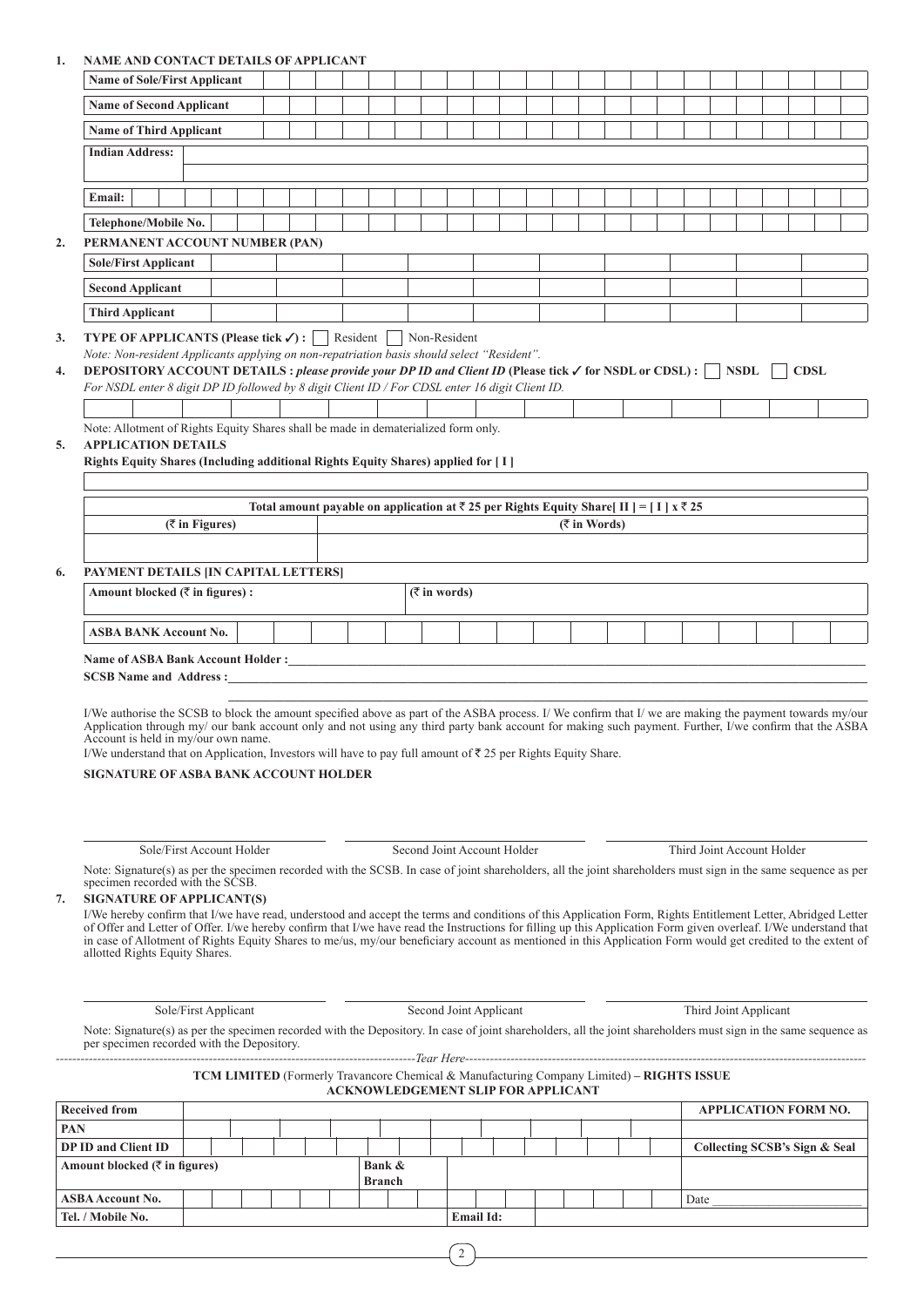## **GENERAL INSTRUCTIONS**

- a) Please read the Letter of Offer and Application Form carefully to understand the Application process and applicable settlement process.
- b) Please read the instructions on the Application Form sent to you.
- c) The Application Form can be used by both the Eligible Equity Shareholders and the Renouncees.
- d) Application should be made only through the ASBA facility.
- e) Application should be complete in all respects. The Application Form found incomplete with regard to any of the particulars required to be given therein, and/or which are not completed in conformity with the terms of the Letter of Offer, the Abridged Letter of Offer, the Rights Entitlement Letter 207 and the Application Form are liable to be rejected. The Application Form must be filled in English.
- f) In case of non-receipt of Application Form, Application can be made on plain paper mentioning all necessary details as mentioned under the section "*Application on Plain Paper under ASBA process*" on page 199 of the Letter of Offer.
- g) In accordance with Regulation 76 of the SEBI ICDR Regulations, SEBI Rights Issue Circulars and ASBA Circulars, all Investors desiring to make an Application in this Issue are mandatorily required to use either the ASBA Process.. Investors should carefully read the provisions applicable to such Applications before making their Application through ASBA.
- h) An Investor, wishing to participate in this Issue through the ASBA facility, is required to have an ASBA enabled bank account with an SCSB, prior to making the Application.
- i) Applications should be (i) submitted to the Designated Branch of the SCSB or made online/electronic through the website of the SCSBs (if made available by such SCSB) for authorising such SCSB to block Application Money payable on the Application in their respective ASBA Accounts. Please note that on the Issue Closing Date, (i) Applications through ASBA process will be uploaded until 5.00 p.m. (Indian Standard Time) or such extended time as permitted by the Stock Exchange.
- j) Applications should not be submitted to the Bankers to the Issue or Escrow Collection Bank (assuming that such Escrow Collection Bank is not an SCSB), our Company or the Registrar.
- k) In case of Application through ASBA facility, Investors are required to provide necessary details, including details of the ASBA Account, authorization to the SCSB to block an amount equal to the Application Money in the ASBA Account mentioned in the Application Form.
- l) All Applicants, and in the case of Application in joint names, each of the joint Applicants, should mention their PAN allotted under the Income-tax Act, irrespective of the amount of the Application. Except for Applications on behalf of the Central or the State Government, the residents of Sikkim and the officials appointed by the courts, Applications without PAN will be considered incomplete and are liable to be rejected. With effect from August 16, 2010, the demat accounts for Investors for which PAN details have not been verified shall be "suspended for credit" and no Allotment and credit of Rights Equity Shares pursuant to this Issue shall be made into the accounts of such Investors. Further, in case of Application in joint names, each of the joint Applicants should sign the Application Form.
- m) In case of Application through ASBA facility, all payments will be made only by blocking the amount in the ASBA Account. Furthermore, in case of Applications submitted using the optional facility, payments shall be made using internet banking or UPI facility. Cash payment or payment by cheque or demand draft or pay order or NEFT or RTGS or through any other mode is not acceptable for application through ASBA process. In case payment is made in contravention of this, the Application will be deemed invalid and the Application Money will be refunded and no interest will be paid thereon.
- n) For physical Applications through ASBA at Designated Branches of SCSB, signatures should be either in English or Hindi or in any other language specified in the Eighth Schedule to the Constitution of India. Signatures other than in any such language or thumb impression must be attested by a Notary Public or a Special Executive Magistrate under his/her official seal. The Investors must sign the Application as per the specimen signature recorded with the SCSB.
- o) In case of joint holders and physical Applications through ASBA process, all joint holders must sign the relevant part of the Application Form in the same order and as per the specimen signature(s) recorded with the SCSB. In case of joint Applicants, reference, if any, will be made in the first Applicant's name and all communication will be addressed to the first Applicant.
- p) All communication in connection with Application for the Rights Equity Shares, including any change in address of the Eligible Equity Shareholders should be addressed to the Registrar prior to the date of Allotment in this Issue quoting the name of the first/sole Applicant, folio numbers/DP ID and Client ID and Application Form number, as applicable. In case of any change in address of the Eligible Equity Shareholders, the Eligible Equity Shareholders should also send the intimation for such change to the respective depository participant, or to our Company or the Registrar in case of Eligible Equity Shareholders holding Equity Shares in physical form.
- q) Only persons outside restricted jurisdictions and who are eligible to subscribe for Rights Entitlement and Rights Equity Shares under applicable securities laws are eligible to participate.
- r) Please note that subject to SCSBs complying with the requirements of SEBI Circular No. CIR/CFD/DIL/13/2012 dated September 25, 2012 within the periods stipulated therein, Applications made through ASBA facility may be submitted at the Designated Branches of the SCSBs. Application through ASBA facility in electronic mode will only be available with such SCSBs who provide such facility.
- s) In terms of the SEBI circular CIR/CFD/DIL/1/2013 dated January 2, 2013, it is clarified that for making applications by banks on their own account using ASBA facility, SCSBs should have a separate account in own name with any other SEBI registered SCSB(s). Such account shall be used solely for the purpose of making application in public/ rights issues and clear demarcated funds should be available in such account for ASBA applications.
- t) Investors are required to ensure that the number of Rights Equity Shares applied for by them do not exceed the prescribed limits under the applicable law.
- u) An Applicant being an OCB is required not to be under the adverse notice of the RBI and must submit approval from RBI for applying in this Issue.

**PLEASE NOTE THAT THE RIGHTS ENTITLEMENTS WHICH ARE NEITHER RENOUNCED NOR SUBSCRIBED BY THE INVESTORS ON OR BEFORE THE ISSUE CLOSING DATE SHALL LAPSE AND SHALL BE EXTINGUISHED AFTER THE ISSUE CLOSING DATE.**